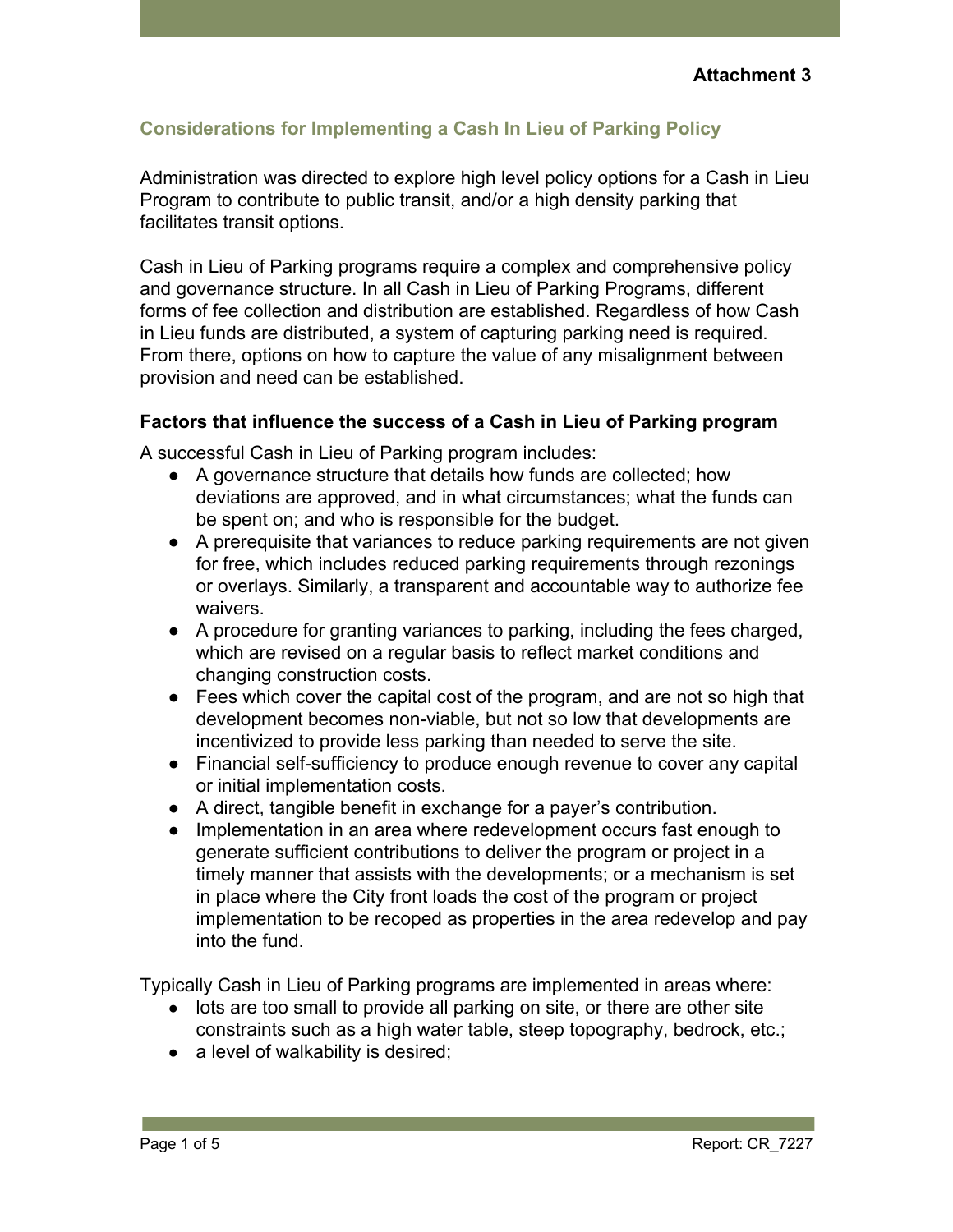- the existing built form was constructed prior to the minimum parking requirements; or
- new developments desire ample parking with a walkable urban form.

Some of the downsides of Cash in Lieu of Parking programs include:

- Lag time between collection of funds and delivery of a parking structure;
- Risk of undercollection to build and maintain a project or program (maintenance and operational costs are not explicitly allowed under Section 650 of the *Municipal Government Act*); and
- Additional fees may make a project economically non-viable.

Further, a Cash in Lieu of Parking program relies on enough contributors to the program within any given area, so that the program can deliver an intended outcome within a reasonable distance of the projects for which funds were collected. Administration has limited control on who decides to participate as developers may choose to deliver their required minimum parking requirements.

### **Governance structure**

A Cash in Lieu of Parking program policy and governance framework is required so that there is certainty around which projects or areas qualify and how the funds are collected and disbursed. Funds should be allocated toward specific infrastructure that is necessary to service the development from which they were collected and not directed to general revenue.

To implement a cash in lieu program, the following must be considered and set into place:

- program scope, purpose, and underlying assumptions;
- prerequisites for success, opportunities and risks, and necessary changes to policies, process, procedure, or work-instructions;
- a resource plan to administer the program (collectors, accountants, auditors, project managers, etc.);
- how the funds owing will be determined, collected, distributed, waived, and administered, including delegation authority;
- the specific types of works that can be funded by the program, and what amount of reporting (engineering reports, business case, etc.) is required to justify the funds to be released;
- $\bullet$  the geographic area(s) where the program will apply;
- evaluation criteria for program effectiveness, and who is accountable for program success.

# **Setting the Cash in Lieu Fee**

A Cash in Lieu of Parking program must be transparent and accountable. The framework used to determine the fee schedule, the types of projects that those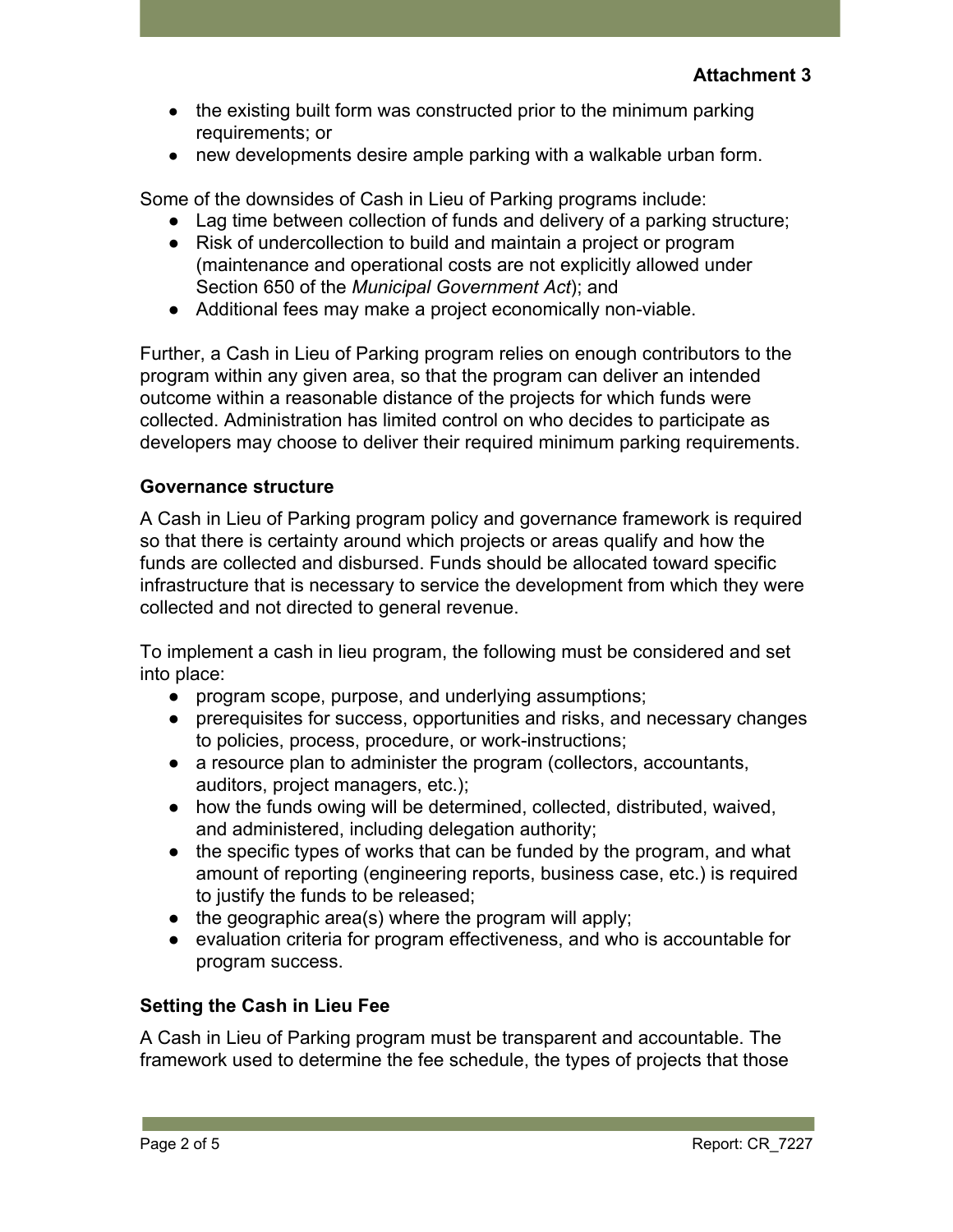fees are allowed to be spent on, and the governance structure for collecting and administering the fees must be created and implemented.

It is important that the fee is set to an equivalent value of the parking provided. Too high a fee encourages people to provide less than the right amount of parking, and too low a fee encourages people to provide parking, which creates a risk that insufficient funds are collected for the Cash in Lieu program to be successful.

Important considerations for setting the right fee for the in-lieu parking space include:

- risk related to construction costs, uncertainty, and fluctuations in the economy;
- coordination with fees and processes for granting variances (especially to parking) or applying for Zoning Bylaw Text Amendments that result in a lower parking requirement;
- whether land costs are included or not in the fee schedule; and
- how close in proximity to the contributing property do the cash in lieu funds needs to be spent.

Setting the right fee is especially important if the funds are intended to be spent on something other than parking such as transit or infrastructure for active modes, in accordance with Section 650 of the *Municipal Government Act*. The framework must ensure the funds are used for useful, practical, and valuable projects, which have support from Edmontonians and in particular, from the fee contributors.

# **Cash in Lieu of Parking Program Sustainability**

The majority of jurisdictions surveyed have a Cash in Lieu of Parking program rate set much lower than the cost to build a parking space, which undermines the efficiency of the program and distorts the supply and demand market for parking. In some cases, the cash in lieu fee is set low on purpose so as to not discourage development, and in other cases it is due to being set decades prior and never updated to reflect inflation or the change in construction costs. Therefore ongoing reviews and updates of the fee must occur to ensure that the program remains sustainable.

The jurisdictions that have updated their schedule recently have fees in excess of \$24,000 per space, and will impose separate rates for surface and structured spaces. Most cities require that the fees collected must go to parking, however Vancouver and New Westminster have the option to put towards infrastructure for active transportation modes.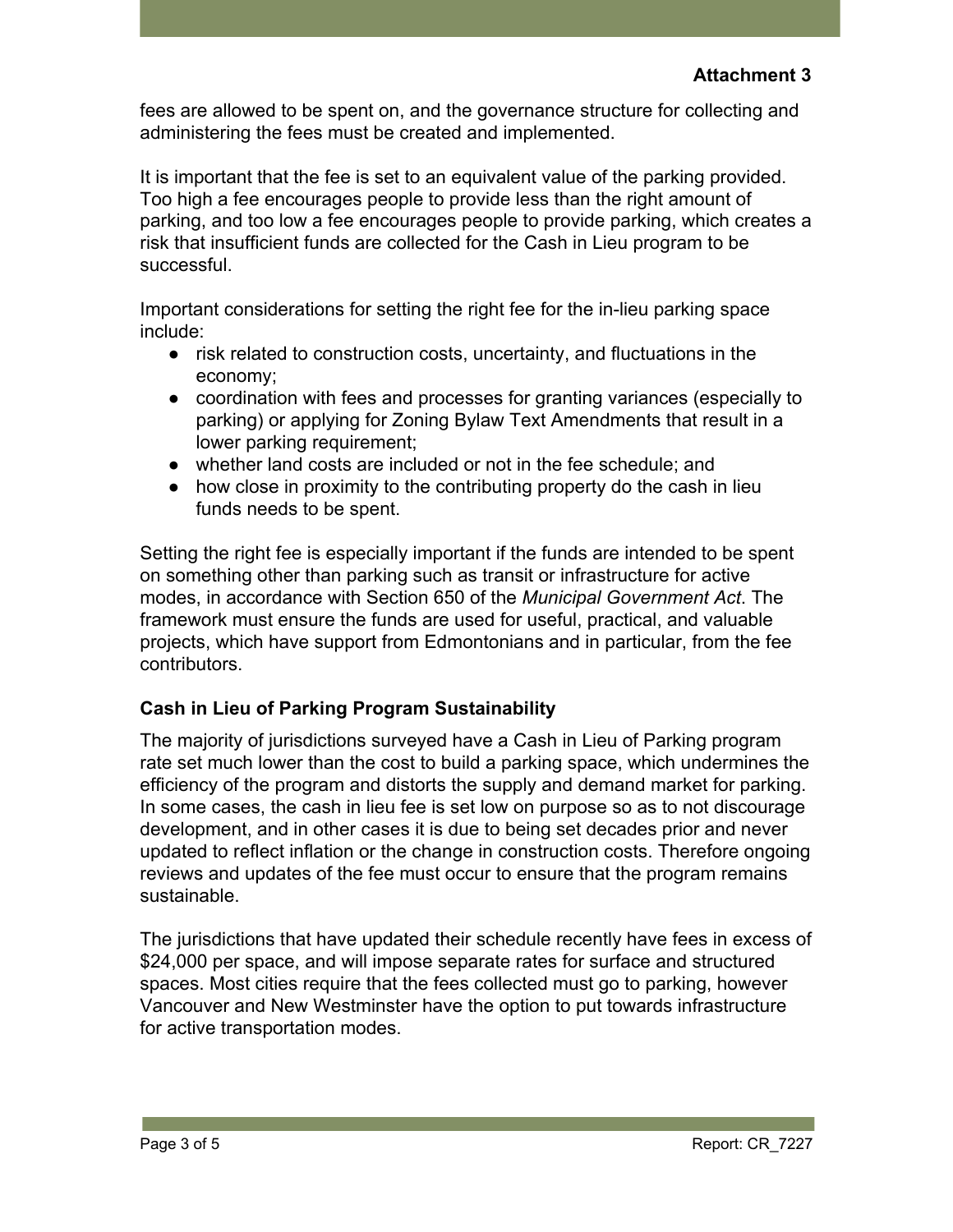#### **Public Transit and High Density Parking Objectives**

Once a decision is made on how to set parking requirements and what form the fee will take, a program for fund distribution will be required. Administration was requested to explore two potential options for distribution: a contribution to public transit, and/or high density parking that facilitates transit options.

In Alberta, the *Municipal Government Act* requires that funds collected for a Cash in Lieu of Parking program are utilized to construct infrastructure considered necessary to serve the development.

Based on the legal framework, it is unlikely that Edmonton would be able to advance a Cash in Lieu of Parking program that could contribute to public transit. High density parking could be explored as a Cash-in-Lieu of Parking program, although the contributing developments must be in the vicinity to be served by the parking.

#### *Public Transit Cash in Lieu Program*

This non-traditional form of Cash in Lieu enables a municipality to direct the funds to support other City Building Initiatives. Vancouver has established a process in which it collects funds based on the current year construction costs for parking spaces and allocates the funds to specific programs and services. This has enabled Vancouver to use the funds for bike and transit infrastructure.

Due to the limitations imposed by the Municipal Government Act, direction of funding towards public transit would require that the funds be directed in a manner serves the development. This may limit the scope and scale of opportunity. A program would require the identification of eligible infrastructure, priority-setting for investment and establishment of performance indicators to manage the program. Ongoing review of contributions and ensuring that the fees are not used to supplement ongoing operational costs is key to program success.

#### *High density parking to facilitate transit options*

This form of fund distribution would look to support transit usage by enabling high density parking at strategic transit nodes. Implementing this type of program would require a number of policy decisions including how the parking facility would integrate into the urban context, whether the parking is meant to support more local residents or long distance commuters, whether there would multiple parking options along a route or whether larger, strategic options would be developed. These options would then help to determine strategic locations for the high density parking.

If it was determined that the program would invest in the development of parking facilities, a decision as to whether to front-load capital resources to construct the facilities, or whether to construct once a certain threshold of funds had been